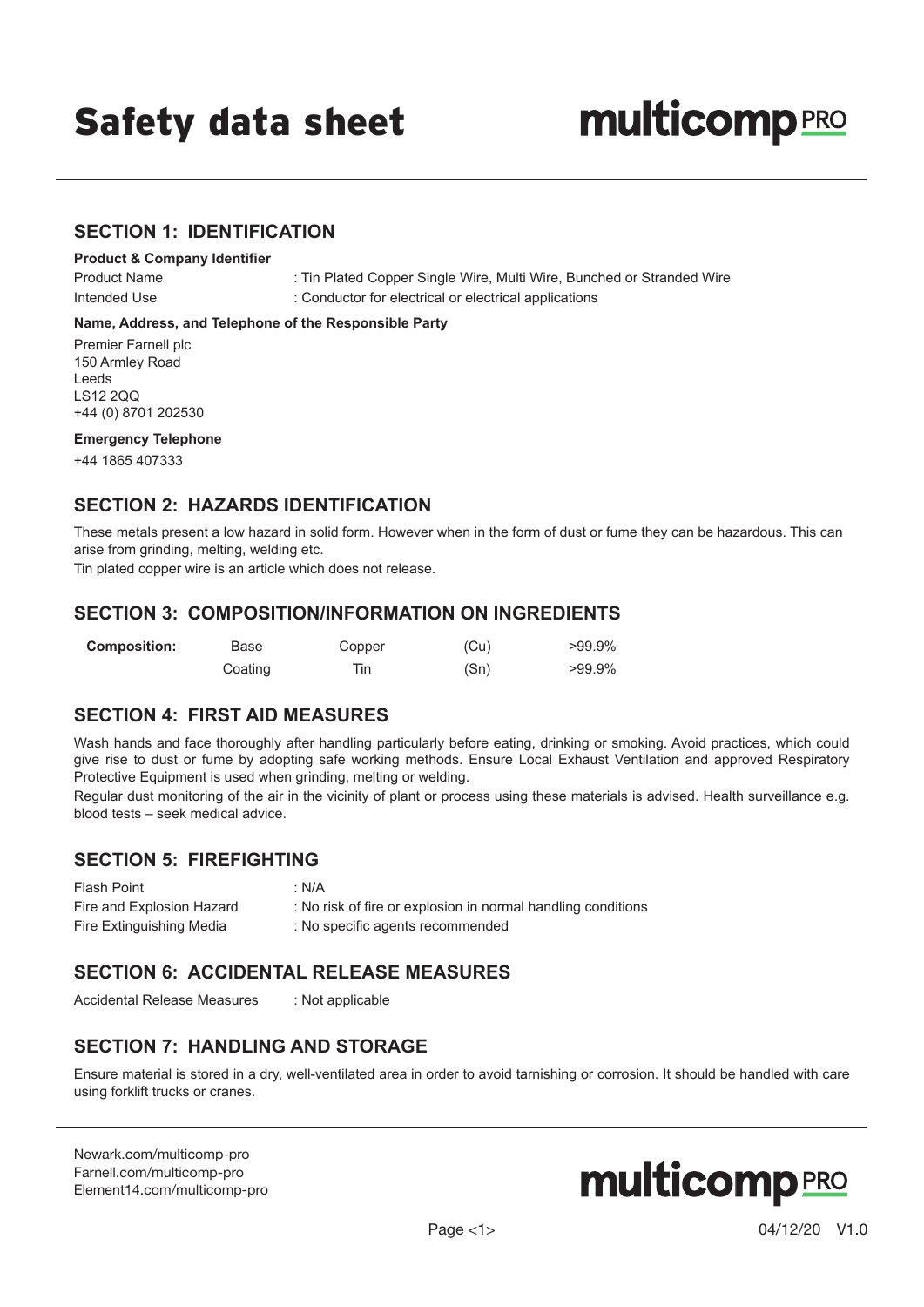#### **SECTION 8: EXPOSURE CONTROLS/PERSONAL PROTECTION**

Eyes – Safety glasses

Skin – Gloves to reduce contact

Approved Respiratory Protective Equipment (RPE) of the correct type to prevent inhalation of dust or fume when it is formed during processing.

#### **SECTION 9: PHYSICAL AND CHEMICAL PROPERTIES**

| Form                       | : Solid                                      |
|----------------------------|----------------------------------------------|
| Appearance & Odor          | : Bright to dull silvery gray color. No odor |
| <b>Melting Temperature</b> | : 1083 °C (Cu), 232°C (Sn)                   |
| <b>Specific Gravity</b>    | : 8,9 g/cm <sup>3</sup> approx.              |
| Solubility in Water        | : Insoluble                                  |
|                            |                                              |

#### **SECTION 10: STABILITY AND REACTIVITY**

Stability : The product is stable.

#### **SECTION 11: TOXICOLOGICAL INFORMATION**

Material is not hazardous in normal use.

## **SECTION 12: ECOLOGICAL INFORMATION**

No Information available

## **SECTION 13: DISPOSAL CONSIDERATIONS**

Waste Treatment Methods : Recycle product or dispose properly.

Waste Disposal Recommendations : Dispose of waste material in accordance with all local, regional, national, and international regulations.

#### **SECTION 14: TRANSPORT INFORMATION**

- **14.1. In Accordance with DOT Not regulated for transport**
- **14.2. In Accordance with IMDG Not regulated for transport**
- **14.3. In Accordance with IATA Not regulated for transport**
- **14.4. In Accordance with TDG Not regulated for transport**

## **SECTION 15: REGULATORY INFORMATION**

Hazard symbols: No significant hazard

[Newark.com/multicomp-](https://www.newark.com/multicomp-pro)pro [Farnell.com/multicomp](https://www.farnell.com/multicomp-pro)-pro [Element14.com/multicomp-pro](https://element14.com/multicomp-pro)